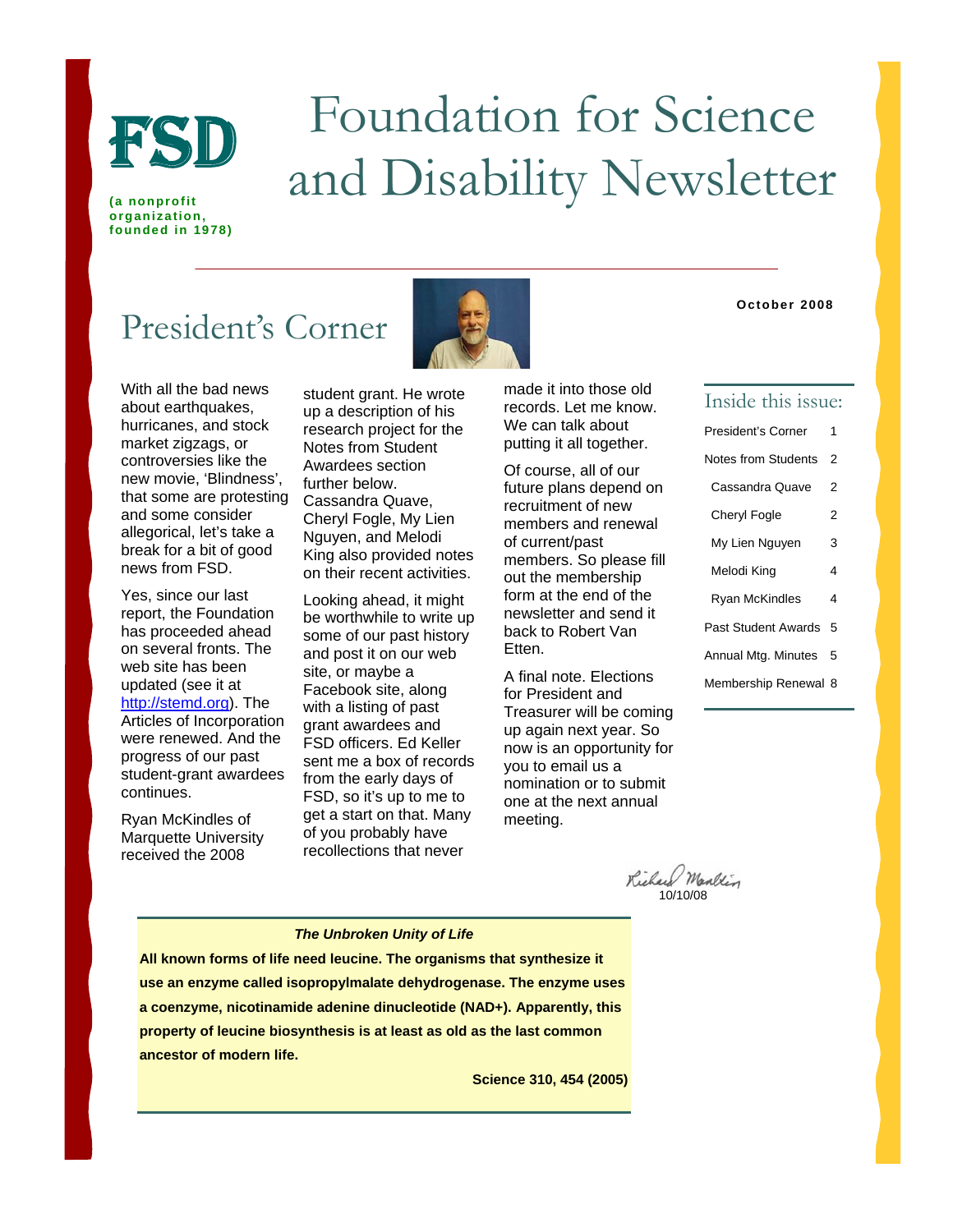# Notes from Student Awardees

# Cassandra Quave

I will graduate from Florida International University this December (2008) with my doctorate in Biology. During my tenure at FIU, I have published six peer-reviewed scientific articles and three book chapters and given 22 presentations at local and international scientific conferences. I have been honored with prestigious awards for these presentations, including the Fulling Award for the best contributed oral paper by a junior professional at the annual meeting of the Society for Economic Botany (2007) and the Graduate Student Poster Award at the meeting of the American Society of Pharmacognosy (2008). I am also a member of the Editorial Board of the Journal of Ethnobiology and Ethnomedicine and peer-review papers from four other scientific journals in my field. While at FIU, I was the PI on a highly competitive pre-doctoral NIH grant (Ruth L. Kirschstein National Research Service Award for Individual Predoctoral Fellowships (F31) to Promote Diversity in Health Related Research). I have also recently been awarded the Ruth L. Kirschstein National Research

### **Antipathogenic potential of medicinal plant extracts**

Service Award for Postdoctoral Training in Complementary and Alternative Medicine (F32). I will use this funding to support my postdoctoral work at the University of Arkansas for Medical Sciences in Little Rock, AR starting in January 2009.

The focus of my doctoral research was to investigate the antipathogenic potential of natural products derived from Italian medicinal plants. In particular, I studied the capacity of plant extracts to inhibit growth, biofilm formation, and quorum sensing in multidrug-resistant isolates of *Staphylococcus aureus*. The issue of staphylococcal biofilms is one close to my heart and stems from personal experience with such infections. I was born with multiple congenital birth defects of my skeletal system. In particular, I was missing my right fibula, and my right femur and tibia were severely underdeveloped. Due to this condition, doctors decided to amputate my leg below the knee at the age of three. Unfortunately, I



developed a severe, and life threatening staphylococcal infection after the amputation which resulted in the loss of bone and tissue on the distal end of my stump. I was fortunate to keep my knee, but the lack of tissue to serve as a cushion on the distal end of my stump has greatly impaired my mobility and I am not able to engage in high impact activities such as jogging.

During my upcoming postdoctoral training, I plan to continue my work on natural products that have shown preliminary in vitro activity in the disruption of staphylococcal biofilms. I will employ in vivo techniques with murine infection models to gauge the therapeutic efficacy of these compounds. One of my career goals is to discover and develop novel drugs that can be used in combination with existing antibiotics to disrupt and eliminate staphylococcal biofilmrelated infections.

# Cheryl Fogle **Spear tips of Great Plains Paleoindian hunters**

I am a Ph.D. candidate in the Department of Anthropology at the University of New Mexico located in Albuquerque. I am studying the stylistic similarities and differences among stone projectile points (spear tips) that were made and used by prehistoric, Late Paleoindian hunters of the Cody Archaeological Complex who inhabited the American Great Plains approximately 9000 years ago. My data collection requires

me to visit museum collections. So far I have examined projectile points in three museums, Texas Archaeological Research Laboratory Austin, University of Colorado Boulder, and University of Wyoming, Laramie. I intend to travel to the Smithsonian Institution National Museum of Natural History to examine collections later this academic year.

I recently presented a paper based

on my research at the Plains Anthropological Conference held in Laramie Wyoming October 1-4, 2008 and I think that a quick summary of that paper will neatly explain my research for newsletter readers. My research resolves a hotly contested debate about whether the projectile points were produced by individuals from one society, or by members of two different, contemporaneous,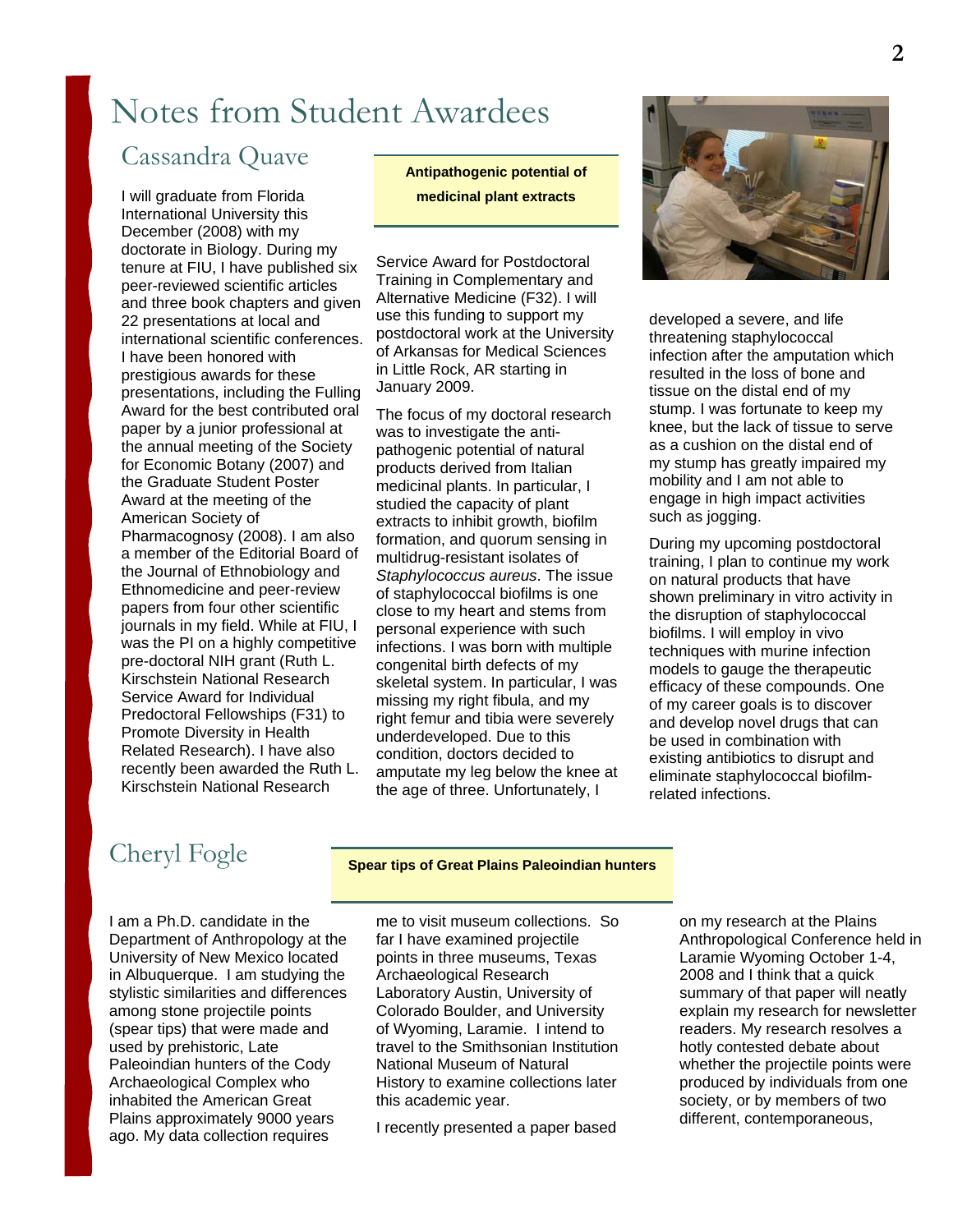cultural groups. Archaeologists traditionally name distinctive projectile points after towns near the sites where they were first discovered. Two projectile point types of the Cody Complex were defined some 60 years ago. The Scottsbluff point type refers to a stemmed projectile point with a lenticular (flat) cross section that was originally found near Scottsbluff, Nebraska. The Eden point type, originally discovered near Eden, Wyoming, refers to another stemmed projectile point with a diamond-shaped cross section that is both thicker and narrower than the Scottsbluff point type. In the late 1970s, the archaeologist Joe Ben Wheat excavated the Jurgens Site near Kersey, Colorado, and designated projectile points found there as Kersey points. Although very similar to Scottsbluff and Eden Points, Wheat felt that Kersey points were products of a different, earlier, cultural group than the Cody Complex creators of Scottsbluff and Eden points.

# My Lien Nguyen **Ethnobotanical Studies**

I have completed three postdoctoral positions since graduating from the University of Hawaii in May 2005. They were at U of Hawaii at Manoa and one-year teaching post-docs at Wellesley and Vassar colleges. The teaching post-docs were great experiences and exposure to working at small liberals arts colleges.

In addition to continued involvement on a current NSF project (Ethnobotany Segues to Science, at UH-Manoa) and one in review (in collaboration with the Botanical Research Institute of Texas), in November, I will travel to Vietnam for a National Geographic Society funded project. The project is in collaboration with colleagues at the Institute of Ecology and

Archaeologists have long known that the Kersey type contains projectile points having both lenticular and diamond-shaped cross sections.

In my paper, I describe several width and thickness measurements for these three projectile point types: Kersey, Scottsbluff, and Eden. Kersey points with lenticular cross sections were compared to Scottsbluff points. Kersey points with diamond-shaped cross sections were compared to Eden points. My data analysis shows that there are no statistically significant differences between Kersey points found at the Jurgens site and projectile points recorded as Eden or Scottsbluff. I conclude that the Kersey type is unnecessary because the projectile points from the Jurgens site can be classified as belonging to either the Scottsbluff or the Eden types. This research shows that the projectile points from the Jurgens site were produced by individuals from the same cultural group as those who

made the projectile points found at other sites in New Mexico, Colorado, and Wyoming.

I would like to take this opportunity to thank the Awards committee of the Foundation for Science and Disability for supporting my dissertation research. Since I am totally blind, I have used FSD funds to hire student research assistants to give me access to nonvisual information such as handwritten catalog records and the color of the stone used to make the artifact; I have also had my research assistants take photographs. I have hired Anthropology students who have passed laboratory courses with at least a B average. FSD funds have been used to pay these assistants a salary that I set at \$10/hour for between two to five days at each institution. Although this arrangement requires me to train a new assistant at each location, it represents cost savings because I do not have to pay travel costs to bring a student with me from Albuquerque.

Biological Resources in Hanoi - "Exploring local indigenous knowledge of plant diversity among the Van Kieu and Pa Ko ethnic communities for biocultural conservation and sustainable development in central Vietnam." Specifically, it is in the Dakrong Nature Reserve situated in Quang Tri province, about 60 km (as the crow flies) from Hue city.

The personal side of the Vietnam trip is that my mother will be making the flight as well. This will be her first trip back to Vietnam since we left as refugees in 1975. We will fly together to Ho Chi Minh City (Saigon) and make trips to various cities where we have family, but she will not be making the trip to Hanoi nor for the field

work in central Vietnam.

However, I have made a decision to leave academia and return to Rochester, NY to be closer to my family and build a life that I believe will be enable me to have greater health. Currently, I am studying for the Pharmacy College Admissions Test and applying to a new school of pharmacy here in Rochester. If I am not admitted to pharmacy school, I may pursue sciencehigh school teaching, for which I am still NY-state certified. Another option I am considering is to apply my experiences and credentials in disability studies and adapted sports/recreation to serve a local organization.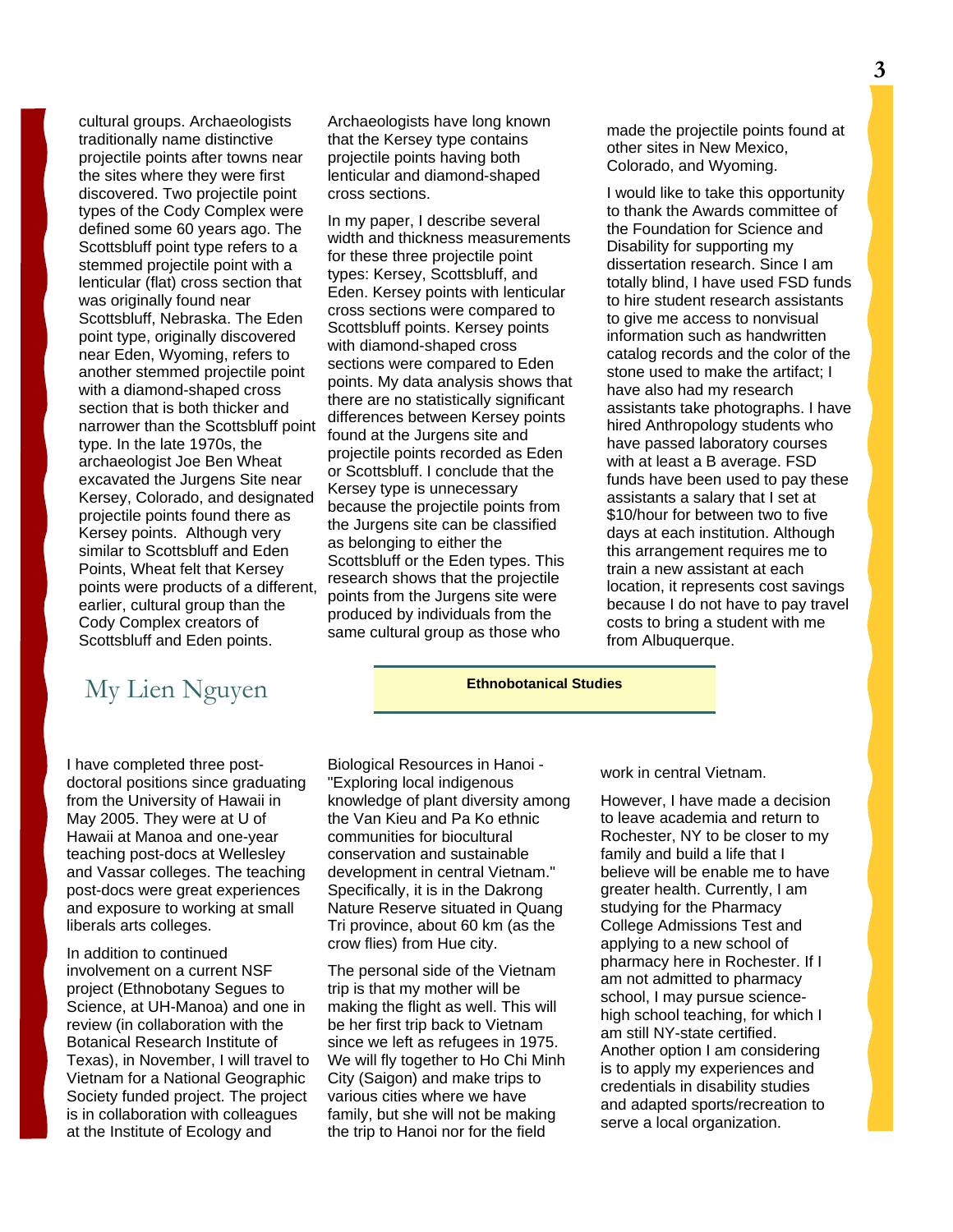# Melodi King **Chemical Engineering Studies**

After graduating with a BS degree in Chemical Engineering in the spring of 2007, at the University of Arizona, I moved across the country to work for Merck in Philadelphia. Working for Merck really helped me learn about my priorities in life. While Merck provided me with an extremely supportive

environment and stable income, I found that I was still unhappy because I wasn't with my family. After a year on the east coast, I came back to my my family and friends in Tucson, AZ. In August I started a PhD program in Chemical Engineering at the University of Arizona with an excellent fellowship in

**Investigation of increased reach stabilization post stroke with enhanced nonspecific sensory feedback** 

sustainable engineering through the Science Foundation of Arizona. I'm extremely passionate about sustainability issues and am planning on pursuing research related to prediction of environmental/human health issues using computational chemistry.

## Ryan McKindles

There is evidence that vibration used as a general sensory stimulant can improve muscle control in persons who have suffered stroke. Previous research has shown that after stroke sensory input and motor commands produced by the cortex still exist, however these signals do not achieve sufficient threshold to produce correct muscle coordination (Foltys et al, 2003). Current laboratory research suggests that applying vibration to muscles of the forearm improves shoulder stabilization during reaching in subjects having suffered a stroke. It is hypothesized this increase of nonspecific sensory information, such as vibration, to the central nervous system (CNS) lowers the threshold and allows the motor signals to cause activation. However, what is still not understood are the location and neural mechanisms of this phenomenon.

Proposed research will use three specific imaging modalities to investigate the neural effects of the

sensory-motor cortex, spinal cord, and cerebellum. The first part of the study will use electroencephalography (EEG) to explore the cortical effects of forearm vibration during a stabilization task. This modality will provide temporal understanding of the underlying physiology of the sensory-motor cortex. Second, the lack of functional spinal imaging makes the integration of electromyography (EMG) and tendon tapping essential to understanding the neural circuitry of the spinal cord. The latencies of muscle activity after a tendon tap during applied vibration will allow insight in to spinal circuitry excitability. Lastly, functional magnetic resonance imaging (fMRI) and use of blood oxygen level-dependent signals give very high spatial resolution of the brain. This is favorable to combine with the EEG temporal recordings and is the only way to map neural activity of the cerebellum.

Together these three experiments will allow an insight into the change



of neural activity when using vibration to enhance sensory feedback and hypothetically lower activation thresholds. Moreover, they will continue with the theme of research in the Neuromechanics Laboratory at Marquette University by providing a better understanding of how the sensory-motor centers of the CNS work to aid in the creation of new rehabilitation techniques for persons with spinal cord injury and stroke.

Foltys H, Krings T, Meister IG, Sparing R, Boroojerdi B, Thron A and Topper R. Motor representation in patients rapidly recovering after stroke: a functional magnetic resonance imaging and transcranial magnetic stimulation study. Clin Neurophys 114: 12: 2404-2415, 2006.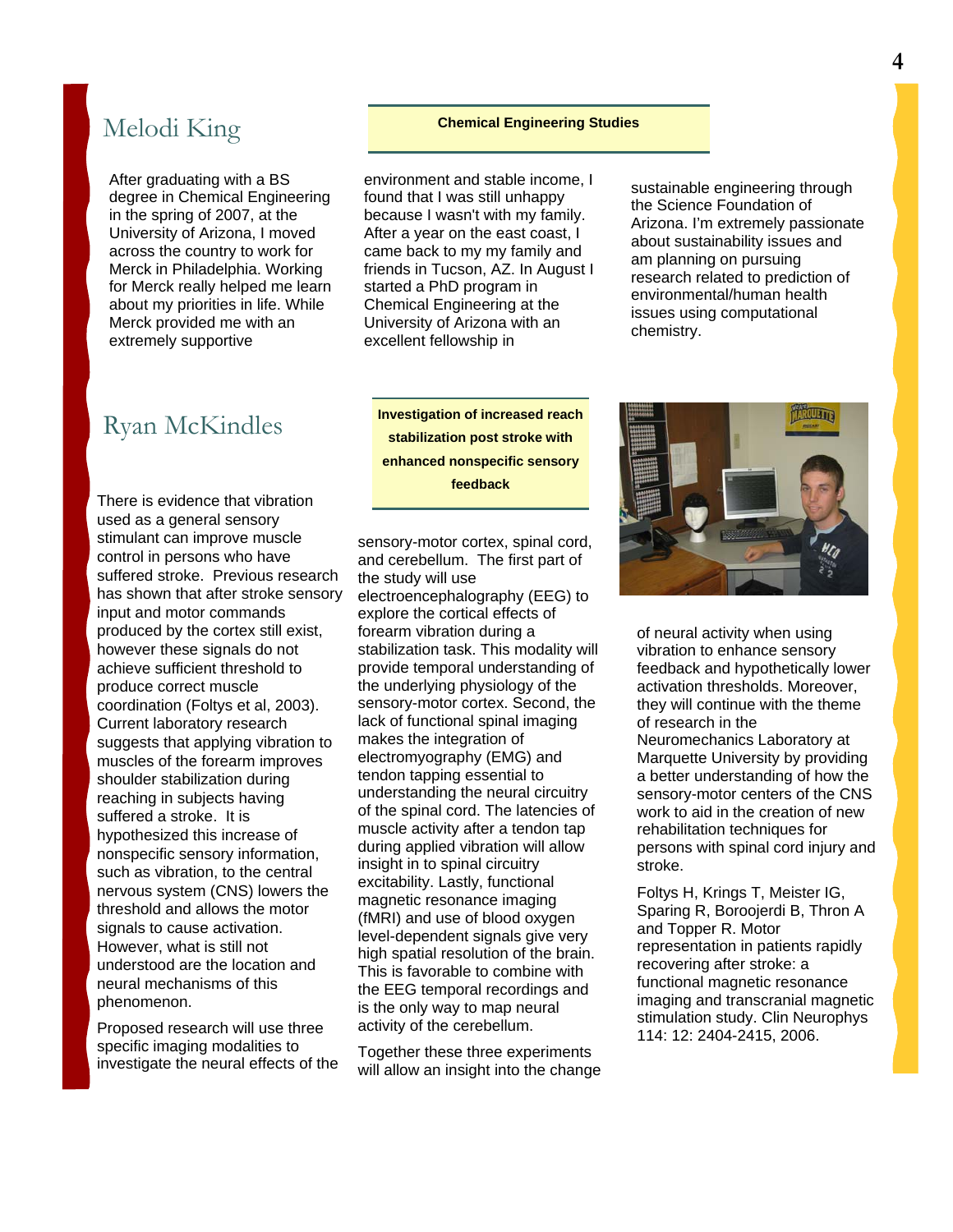| <b>Student Grant Awardees since 1990</b> |  |
|------------------------------------------|--|
|------------------------------------------|--|

| 1990 | <b>Wendy Pava, Birgit Wolz, Elaine Hall</b>   |      |                        |
|------|-----------------------------------------------|------|------------------------|
| 1991 | <b>Kevin Wilkins, Shan Ming Lee</b>           | 2000 | <b>Jennifer Last</b>   |
| 1992 | Meghal Antani, Lynn Hanninen, Mara Frohlinger | 2001 | <b>Cassandra Quave</b> |
| 1993 | <b>David Fass, William Hylton</b>             | 2002 | <b>My Lien Nguyen</b>  |
| 1995 | <b>Chris Tromborg</b>                         | 2003 | <b>Mark Woods</b>      |
|      |                                               | 2004 | <b>Jessica Mahood</b>  |
| 1996 | <b>Anne-Michelle Singleton</b>                | 2005 | <b>Cheryl Fogle</b>    |
| 1997 | <b>Leslie Harper</b>                          | 2007 | <b>Melodi King</b>     |
| 1998 | Maura O'Modhrain                              | 2008 | <b>Ryan McKindles</b>  |
| 1999 | Joseph Barbera, Byunggyoo Kim                 |      |                        |

| <b>00</b> | <b>Jennifer Last</b>   |
|-----------|------------------------|
| 10        | <b>Cassandra Quave</b> |
| )02       | My Lien Nguyen         |
| 03        | <b>Mark Woods</b>      |
| 04        | Jessica Mahood         |
| 05        | <b>Cheryl Fogle</b>    |
| 07        | <b>Melodi King</b>     |
| 08        | <b>Ryan McKindles</b>  |

**Our next annual meeting is February 12-16, 2009 at the AAAS conference in Chicago** 

Minutes of the Annual Meeting of the Foundation for Science and Disability (FSD) February 16, 2008

# Hynes Convention Center, 2nd Level, Rm 205 Boston, MA 94102

**Call to Order - 9:00 am**

*Attendees:*

Angela Foreman (alfnts@rit.edu) Ted Conway (taconway@vcu.edu) Angelique Dorazo Sanders (asanders@aaas.org) Hal Frost (halfrost@charter.net) Vasana Maneeratana (vasana.maneeratana@gmail.com) Virginia Stern (vstern@aaas.org) Laureen Summers (lsummers@aaas.org) Robert Van Etten (robvanetten@comcast.net) Richard Mankin (rmankin@nersp.nerdc.ufl.edu)

Copies of the agenda were distributed. Each attendee gave brief descriptions of their current professional activities.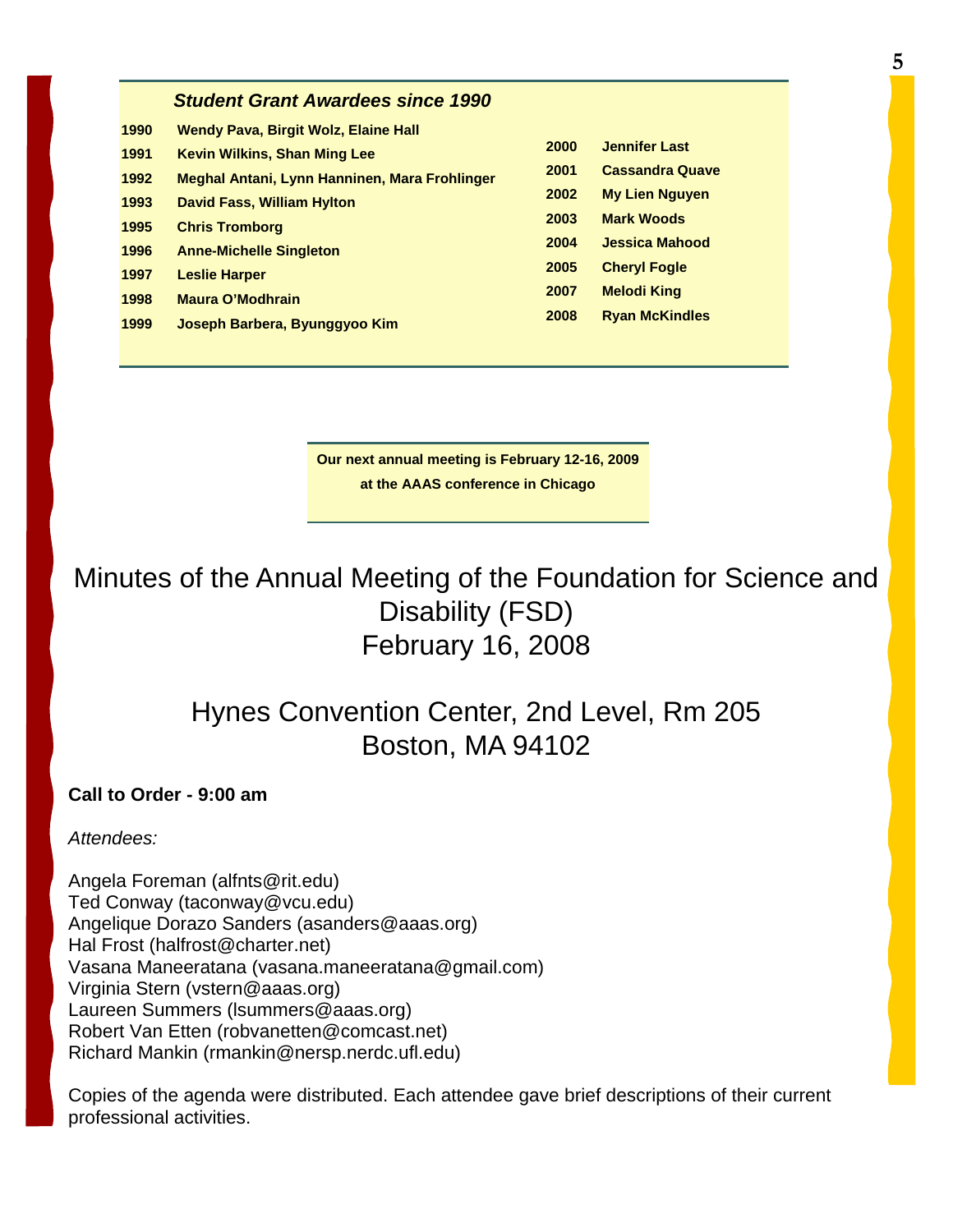### **Minutes**

The minutes from the last meeting (February 17, 2007 - San Francisco, CA) were reviewed and approved as posted at <http://www.ars.usda.gov/sp2UserFiles/person/3559/annmeetminute07.html>.

### **Treasurer's Report**

Robert Van Etten presented a report for the 2007 calendar year.

|                            | 2007      | 2006       |
|----------------------------|-----------|------------|
| <b>Initial Assets</b>      |           |            |
| Cash on hand               | 9748.57   | 10,857.42  |
| <b>Total Assets</b>        | 9,748.57  | 10,857.42  |
|                            |           |            |
| Income                     |           |            |
| Dues + contributions       | 805.00    | 55.00      |
| Contributions              | --        |            |
| Interest                   | --        | --         |
| <b>Total Income</b>        | 805.00    | 55.00      |
|                            |           |            |
| <b>Expenses</b>            |           |            |
| Newsletters                | --        | 163.85     |
| <b>Student Awards</b>      | --        | 1,000      |
| <b>Bank Service Charge</b> | --        | 0          |
| <b>Total Expenses</b>      |           | 1,163.85   |
|                            |           |            |
| <b>Net Income</b>          | 805.00    | $-1108.85$ |
| <b>Net Balance</b>         | 10,553.57 | 9,748.57   |

There was discussion about possible ways to earn income on part of the savings. It was decided to place \$1,500 into a Certificate of Deposit each quarter of 2008, which could then be redeemed or rolled over as needed, depending on expenses.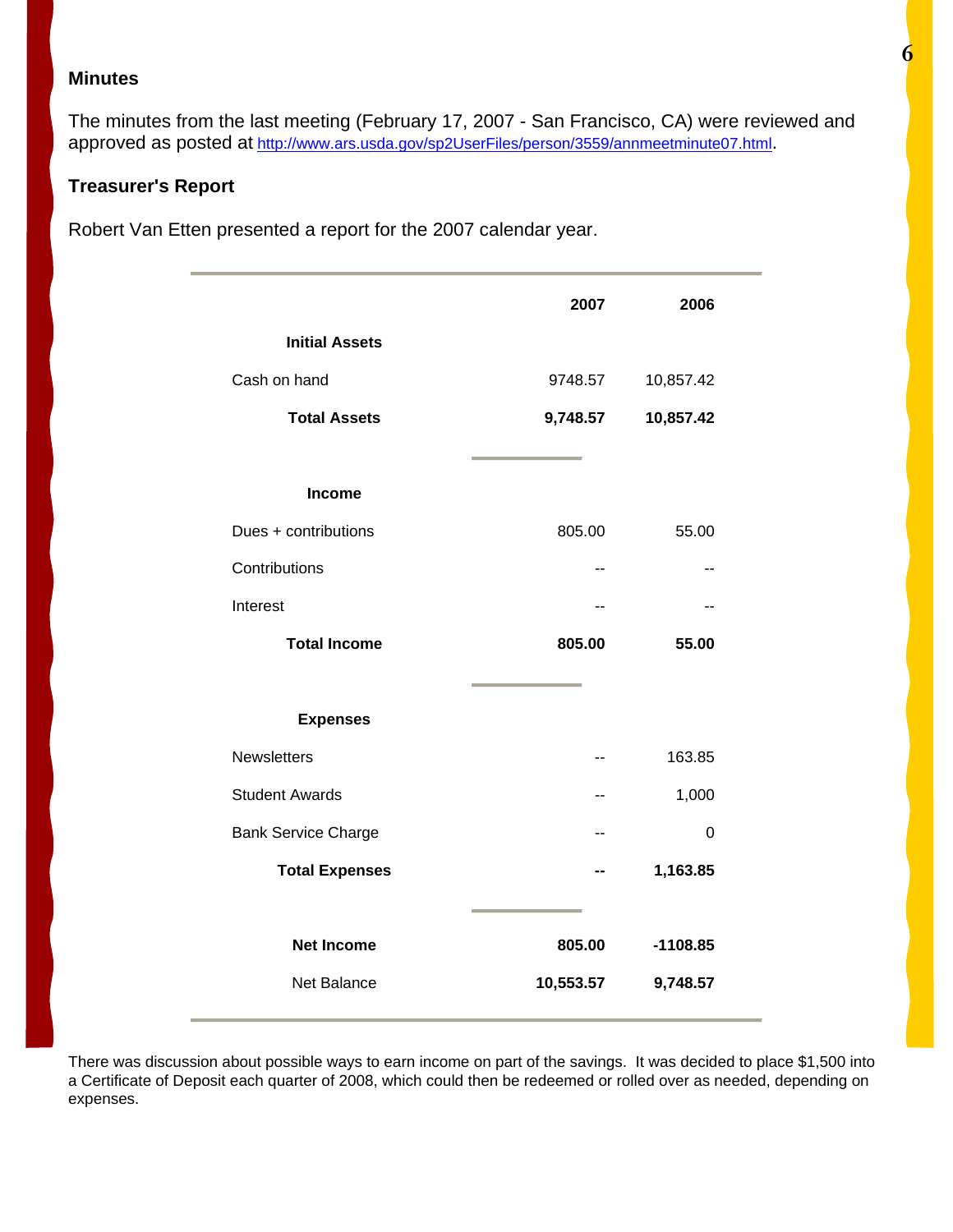### **Science Student Grant Committee Report** - Richard Mankin

Committee - Richard Mankin, Betty Weaver. Two of 14 applications met the grant acceptance criterion. After some discussion, a grant was awarded to Ryan McKindles of Marquette University for the project, "Mapping the spatiotemporal properties of the somatosensory cortex in people with spinal cord injury and stroke."

### **Officer Nominations (None)**

### **New Business**

There was discussion about the process of renewing the FSD Articles of Incorporation as a nonprofit agency in Washington DC. Several sets of papers have been returned this year, and it has proven difficult to contact knowledgeable individuals by phone, letter, or email. Laureen Summers has volunteered to assist Robert Van Etten in finishing the renewal process.

Richard Mankin volunteered to write an article in the Science Education for Students with Disabilities Newsletter about the Foundation for Science and Disability Student Grant program. Laureen Summers volunteered to write an article about the EntryPoint Program for the Foundation for Science and Disability Newsletter.

In discussions about the student grant program, it was decided to include a section about other financial support that the student receives, and to require that the student provide a report at the end of their award year describing the progress made and any publications or awards that resulted from their project.

Submitted April 6, 2008 Richard Mankin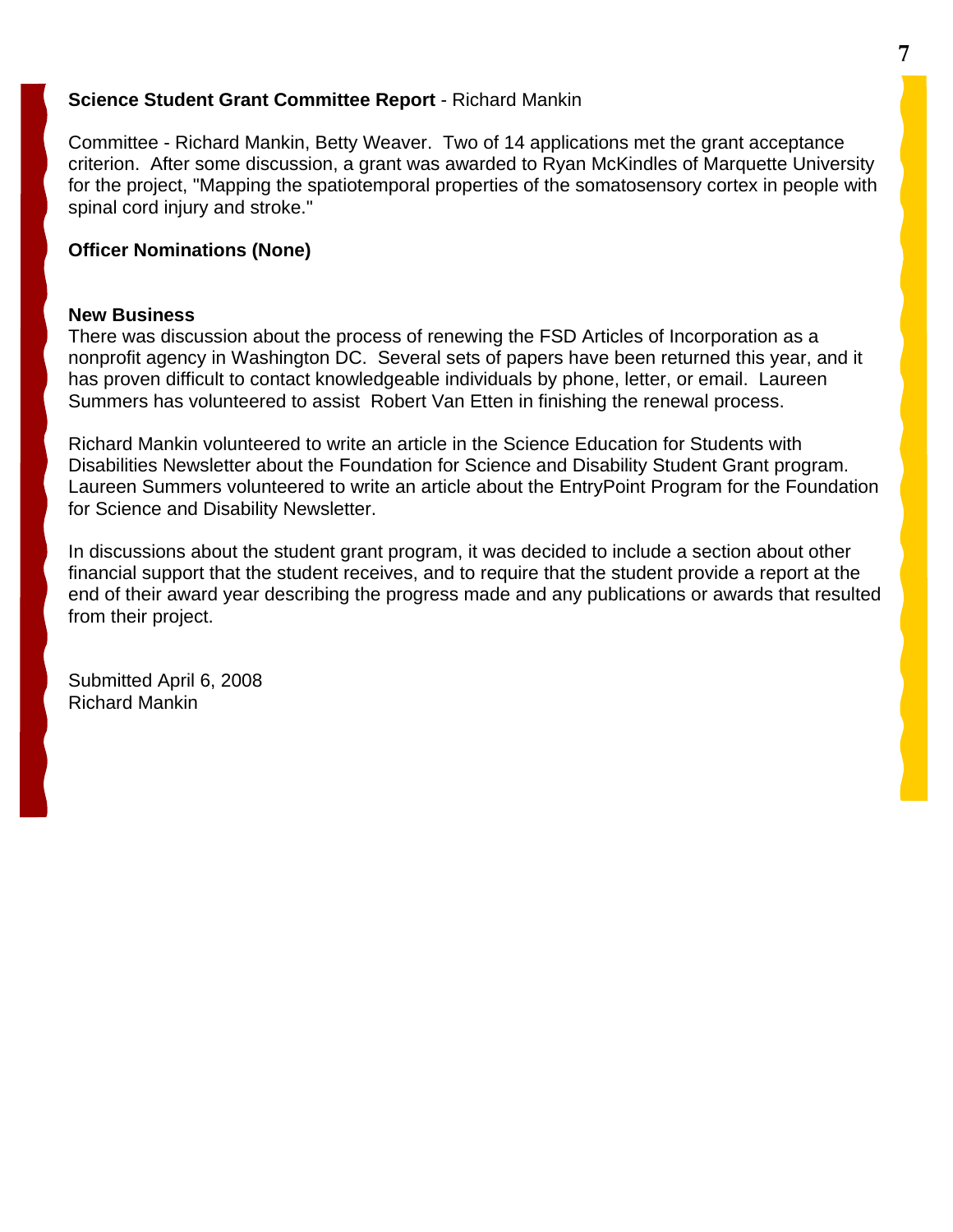# Foundation for Science and Disability 2008 Dues Notice

| Dues Schedule: |         | Please make checks out to:            |
|----------------|---------|---------------------------------------|
| <b>Student</b> | \$5.00  | Foundation for Science and Disability |
| Regular        | \$25.00 |                                       |
|                |         | and mail to:                          |
| Contribution   |         | Robert Van Etten                      |
|                |         | 4981 SE Sterling Circle               |
| Total          |         | Stuart, FL 34997                      |
|                |         |                                       |

Please list a change of address, if any, and / or list any comments for the Board of Directors below. Also, please forward us your email address if you have not already done so.